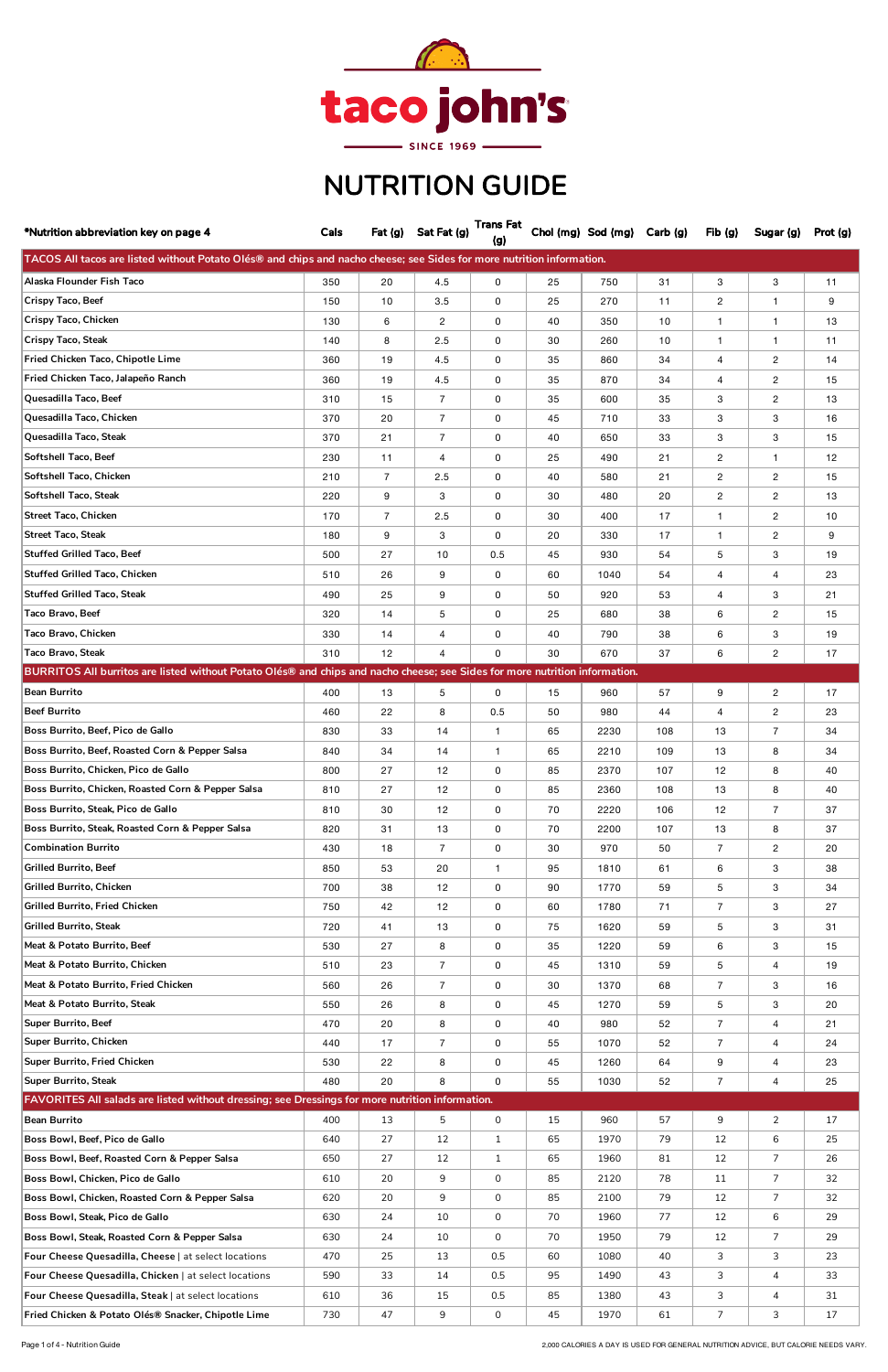| *Nutrition abbreviation key on page 4                                                                      | Cals                   | Fat(g)           | Sat Fat (g)    | <b>Trans Fat</b><br>(g)        |                | Chol (mg) Sod (mg)     | Carb (g)         | Fib(g)                  | Sugar (g)             | Prot (g)       |
|------------------------------------------------------------------------------------------------------------|------------------------|------------------|----------------|--------------------------------|----------------|------------------------|------------------|-------------------------|-----------------------|----------------|
| Fried Chicken & Potato Olés® Snacker, Jalapeño Ranch                                                       | 750                    | 48               | 9              | 0                              | 45             | 2080                   | 62               | 8                       | $\overline{2}$        | 18             |
| Quesadilla, Cheese                                                                                         | 500                    | 29               | 14             | 0.5                            | 60             | 970                    | 41               | 3                       | $\overline{2}$        | 26             |
| Quesadilla, Beef                                                                                           | 580                    | 34               | 16             | $\mathbf{1}$                   | 75             | 1160                   | 43               | 3                       | $\overline{2}$        | 32             |
| Quesadilla, Chicken                                                                                        | 560                    | 30               | 14             | 0.5                            | 90             | 1240                   | 43               | 3                       | 3                     | 36             |
| Quesadilla, Steak                                                                                          | 590                    | 34               | 15             | 0.5                            | 90             | 1210                   | 43               | 3                       | 2                     | 36             |
| Super Nachos, Beef                                                                                         | 810                    | 43               | 14             | 0.5                            | 65             | 1300                   | 85               | 10                      | 3                     | 24             |
| Super Nachos, Chicken                                                                                      | 790                    | 39               | 12             | 0                              | 80             | 1380                   | 84               | 9                       | 4                     | 28             |
| Super Nachos, Steak                                                                                        | 820                    | 42               | 13             | 0                              | 75             | 1350                   | 84               | 9                       | 3                     | 29             |
| Super Potato Olés®, Beef                                                                                   | 1120                   | 68               | 21             | $\mathbf{1}$                   | 65             | 3050                   | 104              | 14                      | 4                     | 26             |
| Super Potato Olés®, Chicken                                                                                | 1100                   | 64               | 19             | 0.5                            | 80             | 3130                   | 103              | 14                      | $\overline{4}$        | 30             |
| Super Potato Olés®, Steak                                                                                  | 1130                   | 68               | 20             | 0.5                            | 75             | 3100                   | 103              | 14                      | $\overline{4}$        | 31             |
| Taco Salad, Beef                                                                                           | 560                    | 31               | 13             | 0.5                            | 60             | 870                    | 50               | 3                       | 6                     | 26             |
| Taco Salad, Chicken                                                                                        | 530                    | 25               | 11             | 0                              | 80             | 980                    | 50               | 2                       | $\overline{7}$        | 31             |
| Taco Salad, Fried Chicken                                                                                  | 670                    | 33               | 12             | 0                              | 70             | 1300                   | 68               | 5                       | 6                     | 31             |
| <b>Taco Salad, Steak</b>                                                                                   | 540                    | 28               | 11             | 0                              | 65             | 860                    | 49               | 2                       | 6                     | 28             |
| <b>LOCAL FAVORITES Available at selected locations.</b>                                                    |                        |                  |                |                                |                |                        |                  |                         |                       |                |
| Cheese Roll-Up                                                                                             | 200                    | 10               | 5              | 0                              | 20             | 360                    | 18               | $\mathbf{1}$            | $\mathbf{1}$          | 10             |
| <b>Ranch Burrito</b>                                                                                       | 420                    | 21               | $\overline{7}$ | 0                              | 35             | 840                    | 43               | 4                       | 3                     | 17             |
| <b>Taco Burger</b>                                                                                         | 280                    | 11               | 4              | 0                              | 30             | 570                    | 30               | $\overline{c}$          | $\overline{4}$        | 15             |
| KIDS MENU All kids meals are listed without junior Potato Olés®; see below for more nutrition information. |                        |                  |                |                                |                |                        |                  |                         |                       |                |
| Cheesy Quesadilla                                                                                          | 220                    | 13               | 6              | 0                              | 30             | 410                    | 19               | $\mathbf{1}$            | $\mathbf{1}$          | 12             |
| <b>Chicken Tenders, with Ranch Dressing</b>                                                                | 400                    | 28               | 4.5            | 0                              | 45             | 950                    | 22               | 3                       | $\mathbf{1}$          | 14             |
| Crispy Taco, Beef                                                                                          | 150                    | 10               | 3.5            | 0                              | 25             | 270                    | 11               | $\mathbf{2}$            | $\mathbf{1}$          | $\overline{7}$ |
| Softshell Taco, Beef                                                                                       | 230                    | 11               | $\overline{4}$ | 0                              | 25             | 490                    | 21               | $\overline{\mathbf{c}}$ | $\mathbf{1}$          | 9              |
| Junior Potato Olés®                                                                                        | 330                    | 19               | 4              | 0                              | 0              | 970                    | 37               | $\overline{4}$          | 0                     | 3              |
| <b>\$1, \$2, \$3 VALUEST MENU</b>                                                                          |                        |                  |                |                                |                |                        |                  |                         |                       |                |
| Cheesy Bacon Ranch Loaded Potato Olés®                                                                     | 750                    | 49               | 11             | 0                              | 25             | 2180                   | 67               | $\overline{7}$          | $\mathbf{1}$          | 10             |
| <b>Cheesy Snack Quesadilla</b>                                                                             | 220                    | 13               | 6              | 0                              | 30             | 410                    | 19               | $\mathbf{1}$            | $\mathbf{1}$          | 12             |
| Chicken Bacon Guac Street Taco                                                                             | 210                    | 10               | 3              | 0                              | 35             | 530                    | 19               | $\mathbf{2}$            | $\overline{2}$        | 12             |
| Chicken Snack Quesadilla                                                                                   | 210                    | 9                | 4              | 0                              | 35             | 500                    | 19               | $\mathbf{1}$            | $\mathbf{1}$          | 14             |
| Churro                                                                                                     | 230                    | 11               | 1.5            | 0                              | 0              | 330                    | 31               | $\mathbf{2}$            | 10                    | 3              |
| Cold Brew, Mocha                                                                                           | 80                     | 1.5              | $\mathbf{1}$   | 0                              | 5              | 60                     | 14               | 0                       | 13                    | 3              |
| Cold Brew, Vanilla                                                                                         | 80                     | 1.5              | $\mathbf{1}$   | 0                              | 5              | 55                     | 13               | 0                       | 13                    | 3              |
| <b>Grande Beef Taco</b>                                                                                    | 470                    | 25               | 10             | 0.5                            | 50             | 1060                   | 43               | 5                       | 3                     | 19             |
| Spicy Chicken & Potato Griller                                                                             | 360                    | 16               | 4              | 0                              | 35             | 1000                   | 40               | 3                       | $\overline{2}$        | 16             |
| Spicy Steak & Potato Griller                                                                               | 370                    | 18               | 4.5            | 0                              | 25             | 910                    | 40               | 3                       | $\overline{c}$        | 14             |
| <b>MULTI-PACKS</b>                                                                                         |                        |                  |                |                                |                |                        |                  |                         |                       |                |
| 5 Chicken Tenders w/ Jalapeño Ranch/Chipotle Lime<br>10 Chicken Tenders w/ Jalapeño Ranch/Chipotle Lime    | 570/580                | 35/37            | 6              | 0/0.5                          | 65             | 1570/1520              | 39               | 6/5                     | 2/3                   | 23/22          |
| 20 Chicken Tenders w/ Jalapeño Ranch/Chipotle Lime                                                         | 1130/1160<br>2270/2330 | 71/75<br>141/149 | 12<br>23/24    | $\mathbf{1}$<br>$\overline{c}$ | 135<br>270/265 | 3140/3040<br>6280/6090 | 77/78<br>154/155 | 11<br>23/22             | 4/6<br>8/12           | 47/45<br>93/90 |
| SIDES All salads are listed without dressing; see Dressings for more nutrition information.                |                        |                  |                |                                |                |                        |                  |                         |                       |                |
| <b>Black Beans</b>                                                                                         | 210                    | $\mathbf{1}$     | $\mathbf 0$    | $\mathsf 0$                    | $\mathsf 0$    | 910                    | 38               | 14                      | 0                     | 14             |
| <b>Chips</b>                                                                                               | 270                    | 11               | 1.5            | 0                              | 0              | 210                    | 40               | 3                       | 0                     | 4              |
| <b>Chips &amp; Nacho Cheese</b>                                                                            | 380                    | 20               | 4.5            | 0                              | 10             | 600                    | 45               | 3                       | $\mathbf{1}$          | 6              |
| <b>Cilantro Lime Rice</b>                                                                                  | 280                    | 9                | 1.5            | 0                              | 0              | 680                    | 43               | $\overline{c}$          | $\overline{c}$        | 5              |
| Potato Olés®, Junior                                                                                       | 330                    | 19               | 4              | 0                              | 0              | 970                    | 37               | $\overline{4}$          | 0                     | 3              |
| Potato Olés®, Small                                                                                        | 480                    | 27               | 6              | 0                              | 0              | 1380                   | 52               | 6                       | $\mathbf{1}$          | 5              |
| Potato Olés®, Medium                                                                                       | 670                    | 38               | 8              | 0                              | 0              | 1930                   | 73               | 8                       | $\mathbf{1}$          | $\overline{7}$ |
| Potato Olés®, Large                                                                                        | 860                    | 49               | 11             | 0                              | 0              | 2490                   | 94               | 10                      | $\mathbf{1}$          | 9              |
| <b>Refried Beans</b>                                                                                       | 360                    | 8                | 3.5            | $\mathsf{O}$                   | 15             | 1180                   | 52               | 17                      | $\mathbf{1}$          | 22             |
| <b>Rice &amp; Beans</b>                                                                                    | 240                    | $5\phantom{.0}$  | $\mathbf{1}$   | 0                              | $\mathsf 0$    | 790                    | 41               | 8                       | $\mathbf{1}$          | 9              |
| <b>Side Salad</b>                                                                                          | 40                     | 2.5              | $1.5$          | $\pmb{0}$                      | 5              | 55                     | $\mathbf{3}$     | $\mathbf{1}$            | $\overline{c}$        | $\mathbf{1}$   |
| <b>SWEET TREATS</b>                                                                                        |                        |                  |                |                                |                |                        |                  |                         |                       |                |
| Churro                                                                                                     | 230                    | 11               | 1.5            | $\mathsf{O}$                   | 0              | 330                    | 31               | $\overline{2}$          | 10                    | $\mathbf{3}$   |
| <b>Mexican Donut Bites</b>                                                                                 | 300                    | 8                | 1.5            | $\mathsf 0$                    | 5              | 220                    | 48               | $\mathbf{1}$            | 25                    | $\overline{4}$ |
| <b>DIPS, CONDIMENTS &amp; DRESSINGS</b>                                                                    |                        |                  |                |                                |                |                        |                  |                         |                       |                |
| Chipotle Lime Sauce, 1 fl oz                                                                               | 140                    | 14               | 2.5            | 0                              | 10             | 250                    | 3                | 0                       | $\mathbf{2}^{\prime}$ | 0              |
| Creamy Italian Dressing, 1.5 fl oz                                                                         | 130                    | 14               | 2.5            | 0                              | 0              | 320                    | $\overline{c}$   | 0                       | $\overline{c}$        | 0              |
| Guacamole, 2.5 fl oz                                                                                       | 150                    | 11               | $\overline{c}$ | 0                              | 0              | 220                    | 12               | 3                       | 0                     | $\mathbf{1}$   |
| House Dressing, 1.5 fl oz                                                                                  | 70                     | $\overline{7}$   | $\mathbf{1}$   | 0                              | 0              | 260                    | $\overline{c}$   | $\mathbf{1}$            | $\mathbf{2}^{\prime}$ | $\mathsf{O}$   |
| House Salsa, 1 fl oz                                                                                       | 5                      | 0                | $\mathbf{1}$   | 0                              | 0              | 160                    | 6                | $\mathbf 0$             | $\mathbf{1}$          | 0              |
| Jalapeño Ranch Sauce, 1 fl oz                                                                              | 130                    | 13               | $\overline{c}$ | 0                              | 10             | 280                    | 3                | $\mathsf{O}\xspace$     | $\mathbf{1}$          | $\mathbf{1}$   |
| Mild Sauce, 1 fl oz                                                                                        | 10                     | $\pmb{0}$        | $\pmb{0}$      | $\pmb{0}$                      | $\mathsf 0$    | 130                    | $\overline{c}$   | $\pmb{0}$               | $\mathbf{1}$          | 0              |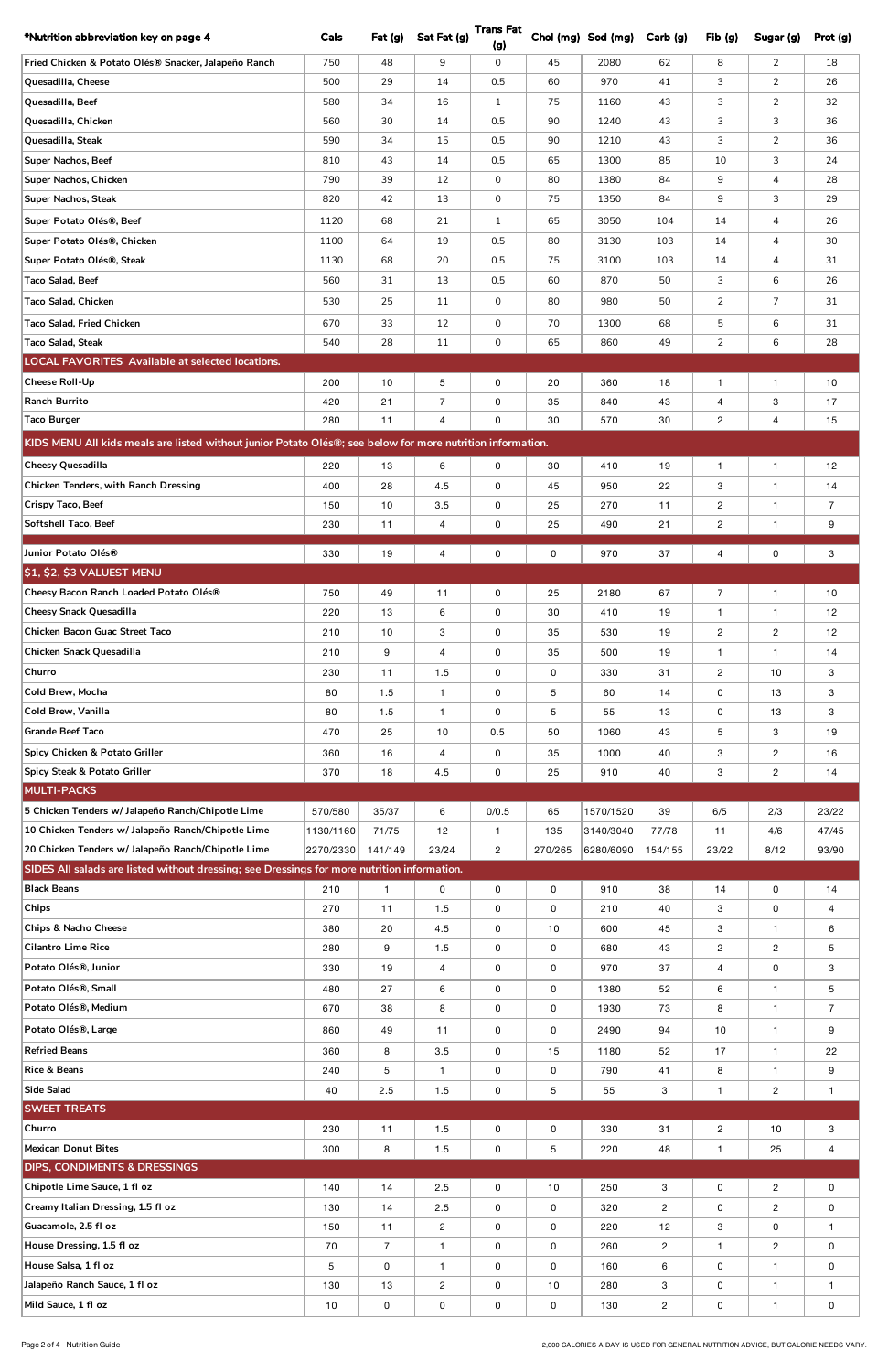| *Nutrition abbreviation key on page 4                                            | Cals           | Fat (g)     | Sat Fat (g)    | <b>Trans Fat</b>    |         | Chol (mg) Sod (mg) | Carb(g)           | Fib(g)                   | Sugar (g)                    | Prot (g)            |
|----------------------------------------------------------------------------------|----------------|-------------|----------------|---------------------|---------|--------------------|-------------------|--------------------------|------------------------------|---------------------|
| Nacho Cheese, 3 fl oz                                                            |                |             |                | (g)                 |         |                    |                   |                          |                              |                     |
| Pico de Gallo, 1 fl oz                                                           | 110<br>10      | 9<br>0      | 3.5<br>0       | 0                   | 10<br>0 | 390<br>95          | 5                 | 0                        | 0<br>$\mathbf{1}$            | 3                   |
| Ranch Dressing, 1.5 fl oz                                                        |                |             |                | 0                   |         |                    | $\overline{c}$    | 0                        |                              | 0                   |
| Roasted Corn & Pepper Salsa, 1 fl oz                                             | 210<br>15      | 23<br>0     | 3.5<br>0       | 0<br>0              | 15<br>0 | 310<br>85          | $\mathbf{1}$<br>3 | 0<br>$\mathbf{1}$        | $\mathbf{1}$<br>$\mathbf{1}$ | 0<br>0              |
| Sour Cream, 2.5 fl oz                                                            | 140            | 13          | 8              | 0.5                 | 50      | 50                 | 4                 | 0                        | 3                            | $\overline{c}$      |
| Super Hot Sauce, 1 fl oz                                                         | 5              | 0           | 0              | 0                   | 0       | 40                 | $\mathbf{1}$      | $\mathbf{1}$             | $\mathbf{1}$                 | 0                   |
| <b>BREAKFAST</b>                                                                 |                |             |                |                     |         |                    |                   |                          |                              |                     |
| Breakfast Griller, Bacon   at select locations                                   | 570            | 29          | 10             | 0                   | 170     | 1510               | 58                | 5                        | 3                            | 22                  |
| Breakfast Griller, Sausage   at select locations                                 | 570            | 30          | 10             | 0                   | 175     | 1430               | 59                | 5                        | 3                            | 21                  |
| Breakfast Griller, Steak   at select locations                                   | 540            | 26          | 9              | 0                   | 170     | 1340               | 59                | 5                        | 3                            | 22                  |
| <b>Breakfast Taco. Bacon I at select locations</b>                               | 350            | 19          | 6              | 0                   | 125     | 880                | 31                | 3                        | $\mathbf{1}$                 | 13                  |
| Breakfast Taco, Sausage   at select locations                                    | 360            | 20          | 6              | 0                   | 130     | 870                | 31                | 3                        | $\mathbf{1}$                 | 13                  |
| Breakfast Taco, Steak   at select locations                                      | 340            | 17          | 5              | 0                   | 125     | 810                | 31                | 3                        | $\mathbf{1}$                 | 14                  |
| Jr. Breakfast Burrito, Bacon                                                     | 270            | 12          | 4              | 0                   | 175     | 640                | 28                | $\overline{2}$           | $\overline{2}$               | 12                  |
| Jr. Breakfast Burrito, Sausage                                                   | 280            | 14          | 4.5            | 0                   | 170     | 600                | 28                | $\overline{2}$           | $\overline{2}$               | 12                  |
| Jr. Breakfast Burrito, Steak                                                     | 260            | 11          | 3.5            | 0                   | 170     | 540                | 28                | $\overline{c}$           | $\overline{2}$               | 12                  |
| Meat & Potato Breakfast Burrito, Bacon                                           | 560            | 28          | 9              | 0                   | 240     | 1430               | 57                | 5                        | 3                            | 20                  |
| Meat & Potato Breakfast Burrito, Sausage                                         | 630            | 35          | 11             | 0                   | 240     | 1460               | 58                | 5                        | $\overline{4}$               | 22                  |
| Meat & Potato Breakfast Burrito, Steak                                           | 570            | 27          | $\overline{7}$ | 0                   | 235     | 1280               | 58                | 5                        | 3                            | 23                  |
| Potato Olés® Scrambler, Bacon                                                    | 1030           | 64          | 18             | 0                   | 265     | 3050               | 88                | 9                        | $\overline{4}$               | 27                  |
| Potato Olés® Scrambler, Sausage                                                  | 1100           | 71          | 21             | 0                   | 265     | 3090               | 89                | 9                        | 4                            | 28                  |
| Potato Olés® Scrambler, Steak                                                    | 1040           | 63          | 17             | 0                   | 260     | 2910               | 89                | 9                        | $\overline{4}$               | 30                  |
| Scrambler Breakfast Burrito, Bacon                                               | 570            | 28          | 9              | 0                   | 240     | 1430               | 59                | 5                        | 4                            | 20                  |
| Scrambler Breakfast Burrito, Sausage                                             | 640            | 35          | 11             | 0                   | 240     | 1460               | 60                | 5                        | 5                            | 22                  |
| Scrambler Breakfast Burrito, Steak                                               | 580            | 27          | $\overline{7}$ | 0                   | 235     | 1290               | 60                | $\mathbf 5$              | $\overline{4}$               | 23                  |
| Spicy Chorizo Breakfast Burrito                                                  | 500            | 27          | 10             | 0                   | 240     | 1310               | 46                | 4                        | $\overline{4}$               | 20                  |
| <b>DRINKS</b>                                                                    |                |             |                |                     |         |                    |                   |                          |                              |                     |
| Cold Brew, Plain                                                                 | 45             | 1.5         | $\mathbf{1}$   | 0                   | $5\,$   | 50                 | 4                 | 0                        | $\overline{4}$               | 3                   |
| Cold Brew, Mocha                                                                 | 80             | 1.5         | $\mathbf{1}$   | 0                   | $5\,$   | 60                 | 14                | 0                        | 13                           | 3                   |
| <b>Extra Shot of Mocha Syrup</b>                                                 | 35             | 0           | 0              | 0                   | 0       | 10                 | 9                 | 0                        | 9                            | 0                   |
| Cold Brew, Vanilla                                                               | 80             | 1.5         | $\mathbf{1}$   | 0                   | 5       | 55                 | 13                | 0                        | 13                           | 3                   |
| Extra Shot of Vanilla Syrup                                                      | 35             | 0           | 0              | 0                   | 0       | 0                  | 9                 | 0                        | 9                            | 0                   |
| Tropicana® Orange Juice<br><b>Chocolate Milk</b>                                 | 170            | 0           | 0              | 0                   | 0       | 20                 | 39                | 0                        | 34                           | 3                   |
| Pepsi®, Kid's Meal, 12 fl oz                                                     | 140<br>150     | 2.5<br>0    | 1.5<br>0       | 0<br>0              | 10<br>0 | 160<br>35          | 23<br>41          | $\mathbf{1}$<br>0        | 23<br>41                     | $\overline{7}$<br>0 |
| Pepsi®, Small, 20 fl oz                                                          | 250            | 0           | 0              | 0                   | 0       | 55                 | 69                | 0                        | 69                           | 0                   |
| Pepsi®, Medium, 30 fl oz                                                         | 380            | 0           | 0              | 0                   | 0       | 85                 | 104               | 0                        | 104                          | 0                   |
| Pepsi®, Large, 40 fl oz                                                          | 500            | 0           | 0              | 0                   | 0       | 110                | 138               | 0                        | 138                          | 0                   |
| Diet Pepsi®, Kid's Meal, 12 fl oz                                                | 0              | 0           | 0              | 0                   | 0       | 35                 | 0                 | 0                        | 0                            | 0                   |
| Diet Pepsi®, Small, 20 fl oz                                                     | 0              | 0           | 0              | 0                   | 0       | 60                 | 0                 | 0                        | 0                            | 0                   |
| Diet Pepsi®, Medium, 30 fl oz                                                    | 0              | 0           | 0              | 0                   | 0       | 90                 | 0                 | 0                        | 0                            | 0                   |
| Diet Pepsi®, Large, 40 fl oz                                                     | 0              | 0           | 0              | 0                   | 0       | 120                | 0                 | 0                        | 0                            | 0                   |
| Mist Twst®, Kid's Meal, 12 fl oz                                                 | 140            | 0           | 0              | 0                   | 0       | 35                 | 39                | 0                        | 39                           | 0                   |
| Mist Twst®, Small, 20 fl oz                                                      | 240            | 0           | 0              | 0                   | 0       | 55                 | 65                | 0                        | 65                           | 0                   |
| Mist Twst®, Medium, 30 fl oz                                                     | 360            | 0           | 0              | 0                   | 0       | 85                 | 98                | 0                        | 98                           | 0                   |
| Mist Twst®, Large, 40 fl oz                                                      | 480            | 0           | 0              | 0                   | 0       | 110                | 130               | 0                        | 130                          | 0                   |
| Mountain Dew®, Kid's Meal, 12 fl oz                                              | 170            | 0           | 0              | 0                   | 0       | 65                 | 46                | 0                        | 46                           | 0                   |
| Mountain Dew®, Small, 20 fl oz                                                   | 290            | 0           | 0              | 0                   | 0       | 105                | 77                | 0                        | 77                           | 0                   |
| Mountain Dew®, Medium, 30 fl oz                                                  | 440            | 0           | 0              | 0                   | 0       | 160                | 116               | 0                        | 116                          | 0                   |
| Mountain Dew®, Large, 40 fl oz                                                   | 580            | 0           | 0              | 0                   | 0       | 210                | 154               | 0                        | 154                          | 0                   |
| Diet Mountain Dew®, Kid's Meal, 12 fl oz                                         | $\overline{5}$ | 0           | 0              | 0                   | 0       | 50                 | $\mathbf{1}$      | 0                        | $\mathbf{1}$                 | 0                   |
| Diet Mountain Dew®, Small, 20 fl oz                                              | 10             | $\mathsf 0$ | 0              | 0                   | 0       | 85                 | $\mathbf{1}$      | 0                        | $\mathbf{1}$                 | 0                   |
| Diet Mountain Dew®, Medium, 30 fl oz                                             | 15             | 0           | 0              | 0                   | 0       | 130                | $\overline{c}$    | $\mathsf 0$              | $\overline{2}$               | 0                   |
| Diet Mountain Dew®, Large, 40 fl oz                                              | 20             | 0           | 0              | 0                   | 0       | 170                | $\mathbf{2}$      | 0                        | $\overline{c}$               | 0                   |
| Tropicana® Lemonade, Kid's Meal, 12 fl oz<br>Tropicana® Lemonade, Small 20 fl oz | 150<br>250     | 0           | 0              | 0                   | 0       | 150<br>260         | 40<br>67          | $\mathsf 0$              | 40                           | 0                   |
| Tropicana® Lemonade, Medium, 30 fl oz                                            | 380            | 0<br>0      | 0<br>0         | 0<br>0              | 0<br>0  | 390                | 100               | 0<br>$\mathsf{O}\xspace$ | 66<br>99                     | 0<br>0              |
| Tropicana® Lemonade, Large, 40 fl oz                                             | 510            | 0           | 0              | 0                   | 0       | 520                | 133               | $\mathsf{O}\xspace$      | 133                          | 0                   |
| Dr Pepper®, Kid's Meal, 12 fl oz                                                 | 150            | $\pmb{0}$   | 0              | $\mathsf{O}\xspace$ | 0       | 60                 | 40                | $\mathsf{O}\xspace$      | 38                           | 0                   |
| Dr Pepper®, Small, 20 fl oz                                                      | 250            | 0           | 0              | $\mathsf 0$         | 0       | 100                | 66                | $\mathsf 0$              | 64                           | 0                   |
| Dr Pepper®, Medium, 30 fl oz                                                     | 380            | $\pmb{0}$   | $\pmb{0}$      | $\mathsf{O}\xspace$ | 0       | 150                | 99                | $\mathsf{O}\xspace$      | 96                           | 0                   |
| Dr Pepper®, Large, 40 fl oz                                                      | 500            | 0           | 0              | $\mathsf{O}\xspace$ | 0       | 200                | 132               | $\mathsf{O}\xspace$      | 128                          | 0                   |
| Mug® Root Beer, Kid's Meal, 12 fl oz                                             |                |             | $\mathsf 0$    |                     | 0       |                    | 43                |                          | 43                           |                     |
|                                                                                  | 160            | 0           |                | 0                   |         | 65                 |                   | 0                        |                              | 0                   |
| Mug® Root Beer, Small, 20 fl oz                                                  | 260            | $\pmb{0}$   | 0              | $\pmb{0}$           | 0       | 105                | 71                | $\pmb{0}$                | 71                           | 0                   |